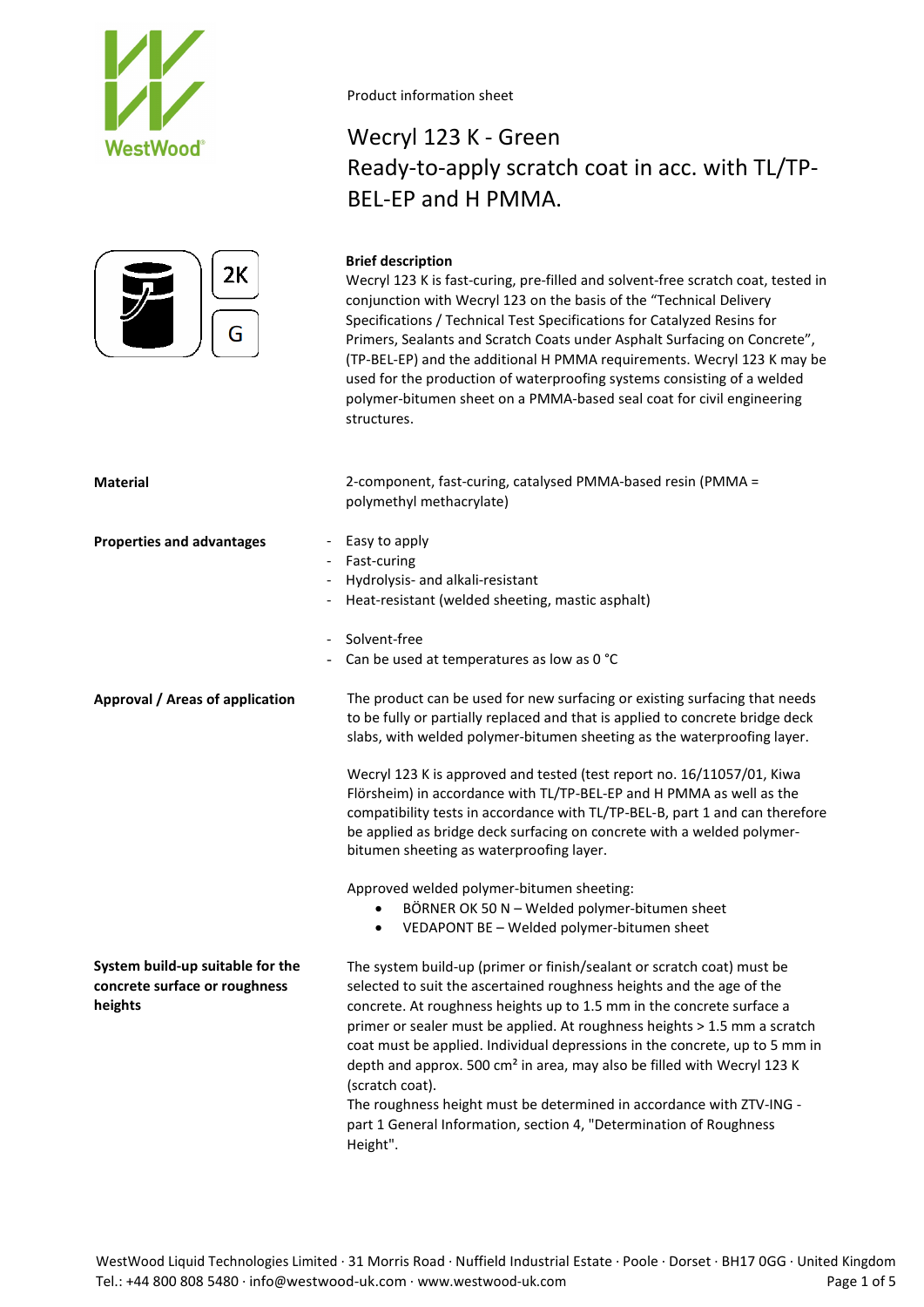

# Wecryl 123 K - Green Ready-to-apply scratch coat in acc. with TL/TP-BEL-EP and H PMMA.

# **Roughness heights < 1.5 mm**

Primer on concrete (age of concrete ≥ 21 days):

Wecryl 123 is used for this. The product largely fills the pores in the surface of the concrete and creates a permanent bond between the concrete and the next coating. Quartz sand is broadcast over the primer. Wecryl 123 is poured onto the substrate at a rate of at least 500 g/m<sup>2</sup> until the surface is saturated and then spread with a sheepskin roller or rubber squeegee. Broadcasting of (kiln-dried) quartz sand 0.2 - 0.7 mm (quantity: approx. 500 - 800  $g/m<sup>2</sup>$ ) must begin while the primer is being applied. On no account must sand be applied to excess. Any sand that is not firmly incorporated in the primer after curing must be removed.

# Sealer on concrete (age of concrete  $\geq$  14 days):

Wecryl 123 is used for this. The product fills the pores in the surface of the concrete and creates a permanent bond between the concrete and the next coating. Two coats are applied, with a topping of quartz sand in between. The second coat is not topped with quartz sand.

As a first coat, Wecryl 123 is poured onto the substrate at a rate of approx. 500 g/m² until the surface is saturated and then spread with a sheepskin roller or rubber squeegee. Broadcasting of quartz sand (kiln-dried) 0.7 - 1.2 mm in excess (grain to grain, consumption approx. 3.0 - 3.5 kg/m²) must begin while the resin is being applied. Any sand that is not firmly incorporated in the first coat of the sealant / finish after curing must be removed. The second coat of Wecryl 123 can be applied with a sheepskin roller or rubber squeegee after just 30 - 45 min. (temperature-dependent) at a quantity of at least 600 g/m².

# Application to concrete that is at least 7 days old:

The product is applied to concrete that is at least 7 days old as described for the build-up "Sealant / Finish on Concrete".

The surface of the concrete must be dry. To determine whether the concrete surface is dry, it must be heated locally with a hot air blower or fan. If the concrete is moist, this will make it noticeably lighter, in which case the product must not be applied.

# **Roughness heights > 1.5 mm**

# Scratch coat on concrete

This is designed to level out major roughness heights > 1.5 mm and is applied on top of the cured primer. The scratch coat (Wecryl 123 K) must be smoothed over the particle tips (min. consumption 1.7 kg/m<sup>2</sup>, depending on roughness height). Wecryl 123 K must be topped with fire-dried quartz sand 0.2 - 0.7 mm so that the same surface is achieved as when a primer is applied. Any sand that is not firmly incorporated in the scratch coat after curing must be removed.

If scratch coat and sealer are combined side by side on one surface or if a scratch coat must be applied instead of sealer, the surface of the scratch coat has to be topped with quartz sand 0.7 - 1.2 mm in excess (grain to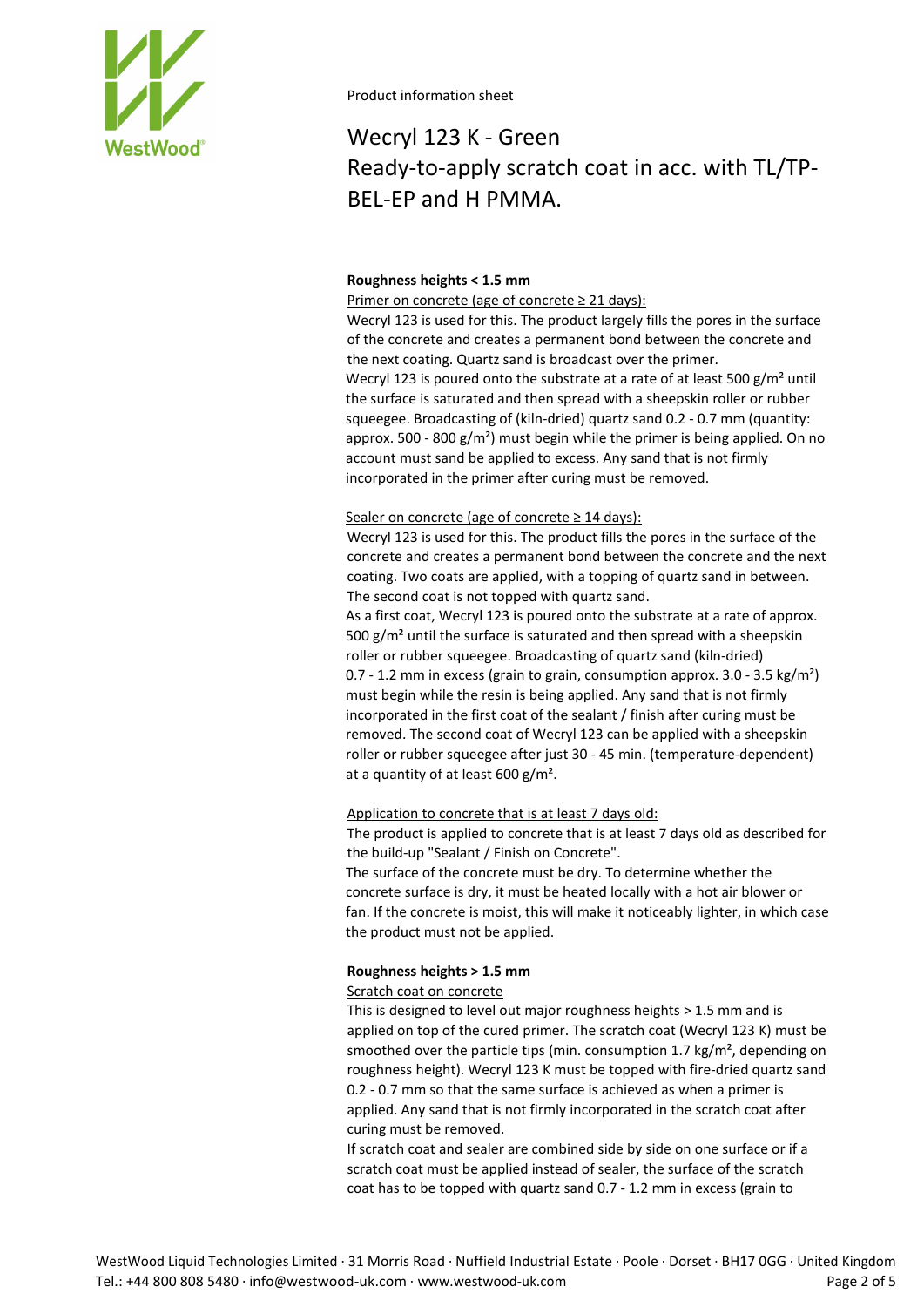

# Wecryl 123 K - Green Ready-to-apply scratch coat in acc. with TL/TP-BEL-EP and H PMMA.

grain, consumption approx.  $3.0 - 3.5 \text{ kg/m}^2$ ). Any sand that is not firmly incorporated in the scratch coat after curing must be removed. The Wecryl 123 K is then sealed with Wecryl 123 at a consumption rate of approx.  $600 g/m^2$ .

| Pack size | Summer:   |                             | Winter:   |                             |
|-----------|-----------|-----------------------------|-----------|-----------------------------|
|           | 10.00 kg  | Wecryl 123 K                | 10.00 kg  | Wecryl 123 K                |
| ア<br>KAT  | $0.10$ kg | Wekat 900                   | 0.20 kg   | Wekat 900                   |
|           |           | $(1 \times 0.1 \text{ kg})$ |           | $(2 \times 0.1 \text{ kg})$ |
|           | 10.10 kg  |                             | 10.20 kg  |                             |
|           | Summer:   |                             | Winter:   |                             |
|           | 25.00 kg  | Wecryl 123 K                | 25.00 kg  | Wecryl 123 K                |
|           | $0.30$ kg | Wekat 900                   | $0.50$ kg | Wekat 900                   |
|           |           | $(3 \times 0.1 \text{ kg})$ |           | $(5 \times 0.1 \text{ kg})$ |
|           | 25.30 kg  |                             | 25.50 kg  |                             |



#### **Colour** greenish

**Storage** Store products sealed in their original airtight container and in a cool, dry and frost-free place. Unopened products have a shelf life of at least 6 months. Direct sunlight on the containers should be avoided, including on site. After removing some of the contents, reseal the containers so they are airtight.

#### **Application conditions Temperatures**





The product can be applied within the following temperature ranges: **Product Temperature range, in °C**

|              | Air         | Substrate   | Material      |
|--------------|-------------|-------------|---------------|
| Wecryl 123 K | $0$ to + 35 | 0 to $+30*$ | $+3$ to $+30$ |

The surface temperature must be at least 3 °C above dew point.

#### **Moisture**

The relative humidity must be  $\leq$  90%. The surface to be coated must be dry and ice-free.

It is vital that the topped primer, the first topped layer of the sealer or the topped layer of scratch coat is reworked before work is interrupted overnight. When applying the primer before interrupting work, the welded polymer-bitumen sheet must be applied. When applying the sealer, it is vital that the second layer is applied before interrupting work.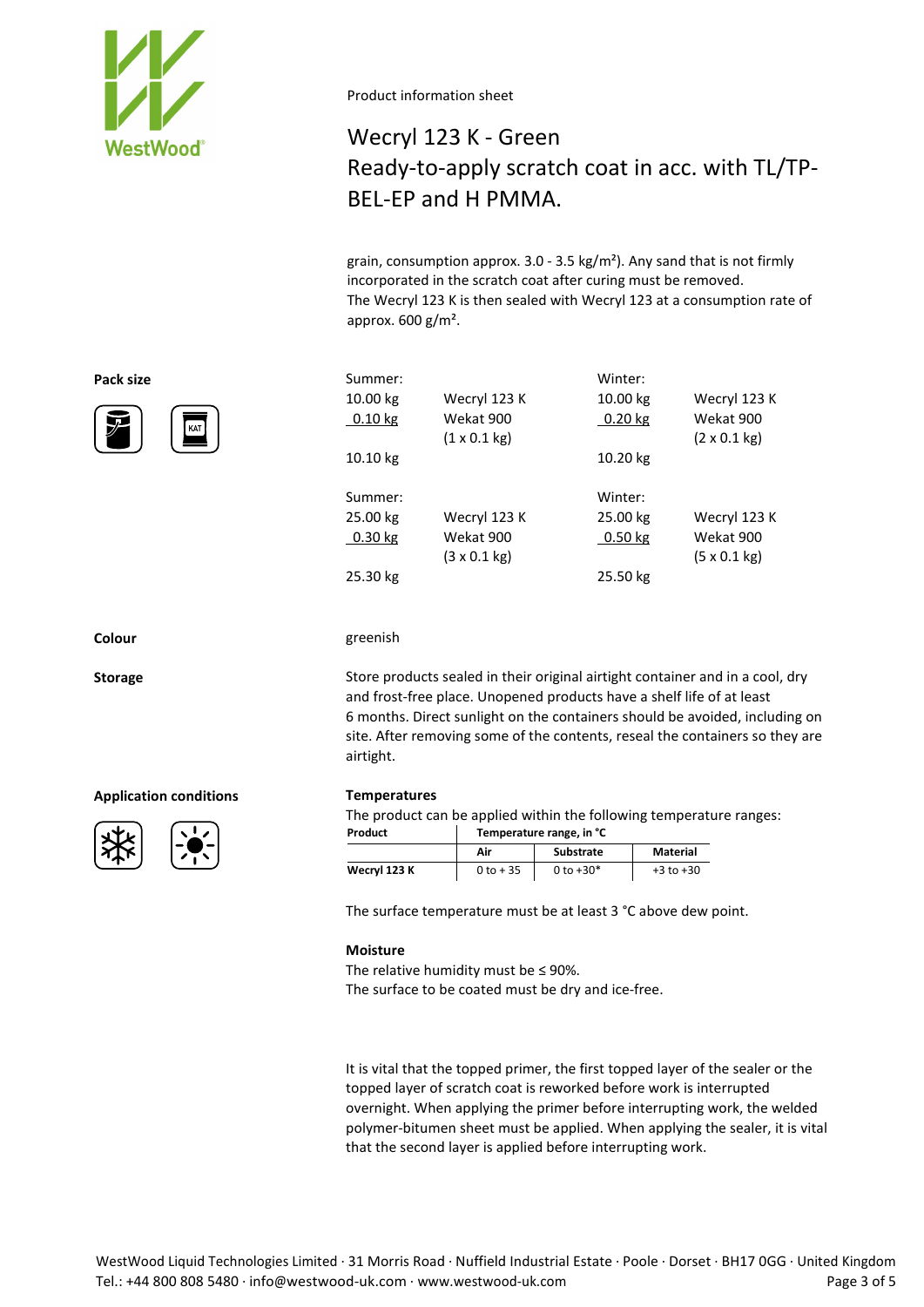

# Wecryl 123 K - Green Ready-to-apply scratch coat in acc. with TL/TP-BEL-EP and H PMMA.

# **Concrete replacement systems**

Since the primer has been developed specifically for concrete, its application on concrete replacement systems must be checked in each case as problems might arise with curing.

# **Reaction times and required amounts of catalyst**

|                    | Wecryl 123 (at 20 °C, |
|--------------------|-----------------------|
|                    | 1.0% catalyst)        |
| Pot life           | approx. 12 min        |
| Rainproof          | approx. 30 min        |
| Can be walked on/  |                       |
| overcoated         | approx. 60 min        |
| <b>Curing time</b> | approx. 3 hours       |

Higher temperatures or greater proportions of catalyst will reduce reaction times. Conversely, reaction times will increase

at lower temperatures or with smaller proportions of catalyst.

The following table indicates the recommended amount of catalyst required to adjust the curing reaction to the temperature.

|              | Workable life > 10 Minutes at substrate temperature |                  |                  |                  |                  |                  |                  |          |
|--------------|-----------------------------------------------------|------------------|------------------|------------------|------------------|------------------|------------------|----------|
| Product      | Required amount of catalyst                         |                  |                  |                  |                  |                  |                  |          |
|              | 0 °C                                                | $+3 °C$          | $+5 °C$          | $+10 °C$         | +15 $^{\circ}$ C | $+20 °C$         | $+25 °C$         | $+30 °C$ |
|              | 2%                                                  | 2%               | 1.5%             | 1.5%             | 1%               | 1%               | 0.5%             | 0.25%    |
| Wecryl 123 K | $\equiv$                                            | Ξ                | $=$              | =                | Ξ                | $=$              | Ξ                | =        |
| 10 kg bucket | 200 <sub>g</sub>                                    | 200 g            | 150 <sub>g</sub> | 150 <sub>g</sub> | 100 <sub>g</sub> | 100 <sub>g</sub> | 50 g             | 25g      |
| Wecryl 123 K | 2%                                                  | 2%               | 1.5%             | 1.5%             | 1%               | 1%               | 0.5%             | 0.25%    |
| 25 kg bucket | $\equiv$                                            | $=$              | $=$              | =                | Ξ                | $=$              | $\equiv$         | =        |
|              | 500 <sub>g</sub>                                    | 500 <sub>g</sub> | 375 <sub>g</sub> | 375 <sub>g</sub> | 250g             | 250g             | 125 <sub>g</sub> | 65g      |

# **Technical data** Density:

Consumption:

 $1.70$  g/cm<sup>3</sup> see "**System build-up suitable for the concrete surface or roughness heights**"





### **Product application Application equipment / tools**

For mixing the product:

- Mixing tool with twin-paddle stirrer

For applying the product:

- Rectangular float
- Smoothing trowel
- Rubber squeegee (take care to ensure adequate consumption rate)

# **Substrate preparation**

The primer must only be applied to a prepared substrate. Please refer to the appropriate application guide for information about correct surface preparation.

WestWood Liquid Technologies Limited · 31 Morris Road · Nuffield Industrial Estate · Poole · Dorset · BH17 0GG · United Kingdom Tel.: +44 800 808 5480 · info@westwood-uk.com · www.westwood-uk.com example are seen to the Page 4 of 5